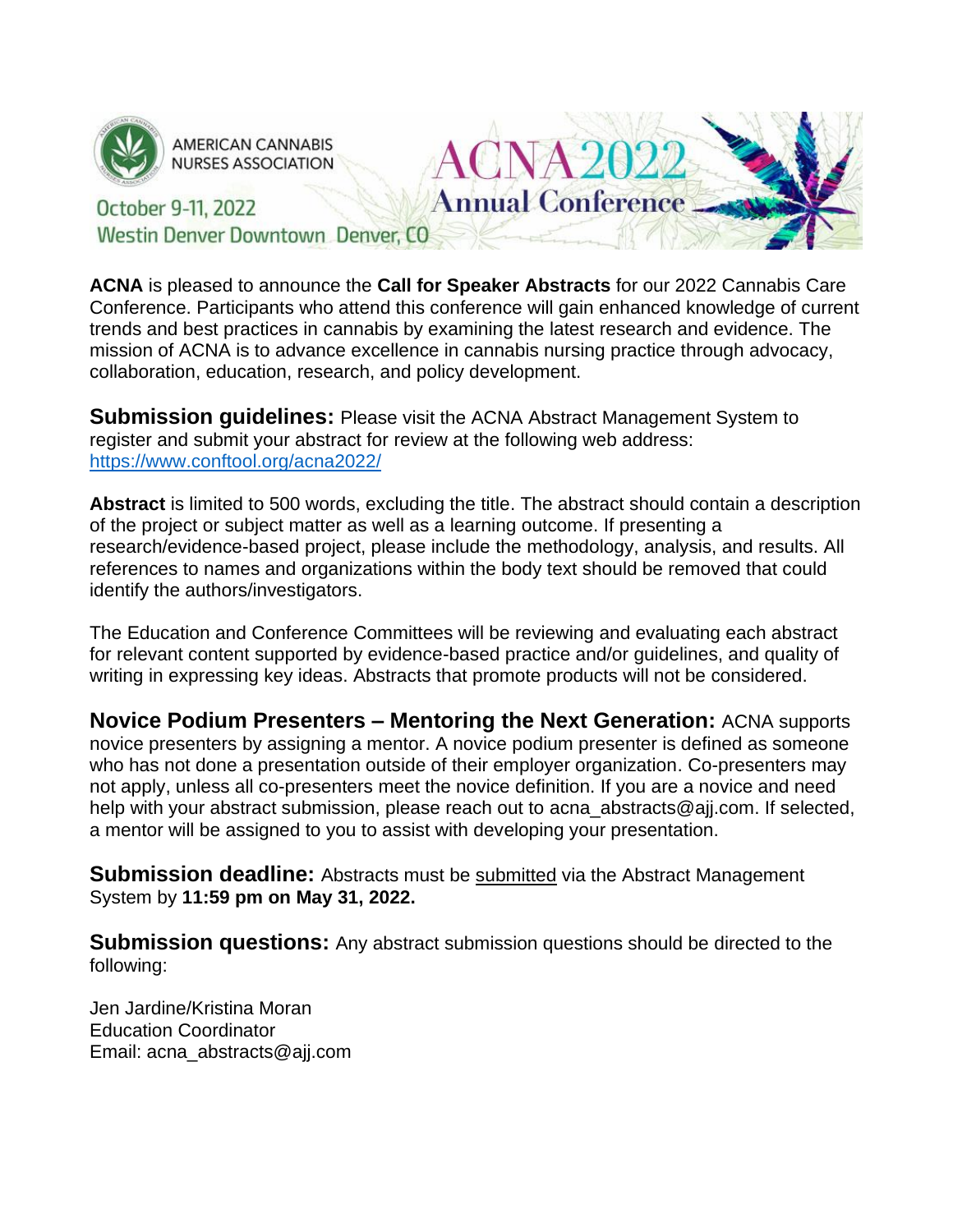# **Type of presentation**

**Concurrent session:** 60-minute formal presentation in a lecture-style format to an audience of 30-75 participants.

**Levels of presentation:** Presentation level is important to the planning process to assure that all learning content levels are represented in the overall program.

- **Advanced beginner:** Primary focus is on basics of cannabis medicine, the individual patient, and family. Uses decision trees, algorithms, protocols, and evidence-based practice guidelines. Principles, based on experiences, begin to be formulated to guide actions.
- **Proficient:** More holistic understanding improves decision-making. Able to critically think based on experiences. Advocates for patient and family.
- **Expert:** Has experienced-based knowledge of cannabinoid science and applications to clinical practice. Performance is fluid, flexible, and highly proficient. Incorporates evidence-based resources and nursing research into daily plan of care.

# **Conference tracks**

- **Novice**
	- o Discuss basics of the endocannabinoid system and cannabinoid science.
	- o Identify methods for mentoring the next generation of cannabis nurses.
	- o Discuss the evolution of cannabis nursing.
- **Advanced**
	- o Discuss advanced ECS/cannabinoid science and applications to cannabis nursing practice.
	- o Explore current cannabis research and implications for cannabis nursing and clinical practice.
	- o Identify emerging knowledge and research opportunities in the field of cannabis nursing.
	- o Discuss how analytics drives data to wisdom in cannabis nursing care.
- **Business**
	- o Discuss challenges and opportunities within cannabis nursing business practice.
	- o Explore marketing, outreach, and collaborative prospects for cannabis nurses.
	- o Review current and emerging technological advances relevant to cannabis businesses.

**Participants:** Novice and experienced nurses and their associates who are engaged in the study or practice of cannabis nursing practice at any level.

**Authorship of abstracts:** The primary author/investigator submits the abstracts with full consent of all co-authors/investigators. The primary author will be the contact person for all future correspondence. Although a nurse should be one of the authors/investigators, interprofessional abstracts are welcome (e.g., physician, pharmacist, social work, etc.). ACNA members and non-members are invited to submit abstracts. Encore presentations may be submitted for consideration. Abstracts selected for presentation must have a presenter who is able to present on any day of the conference.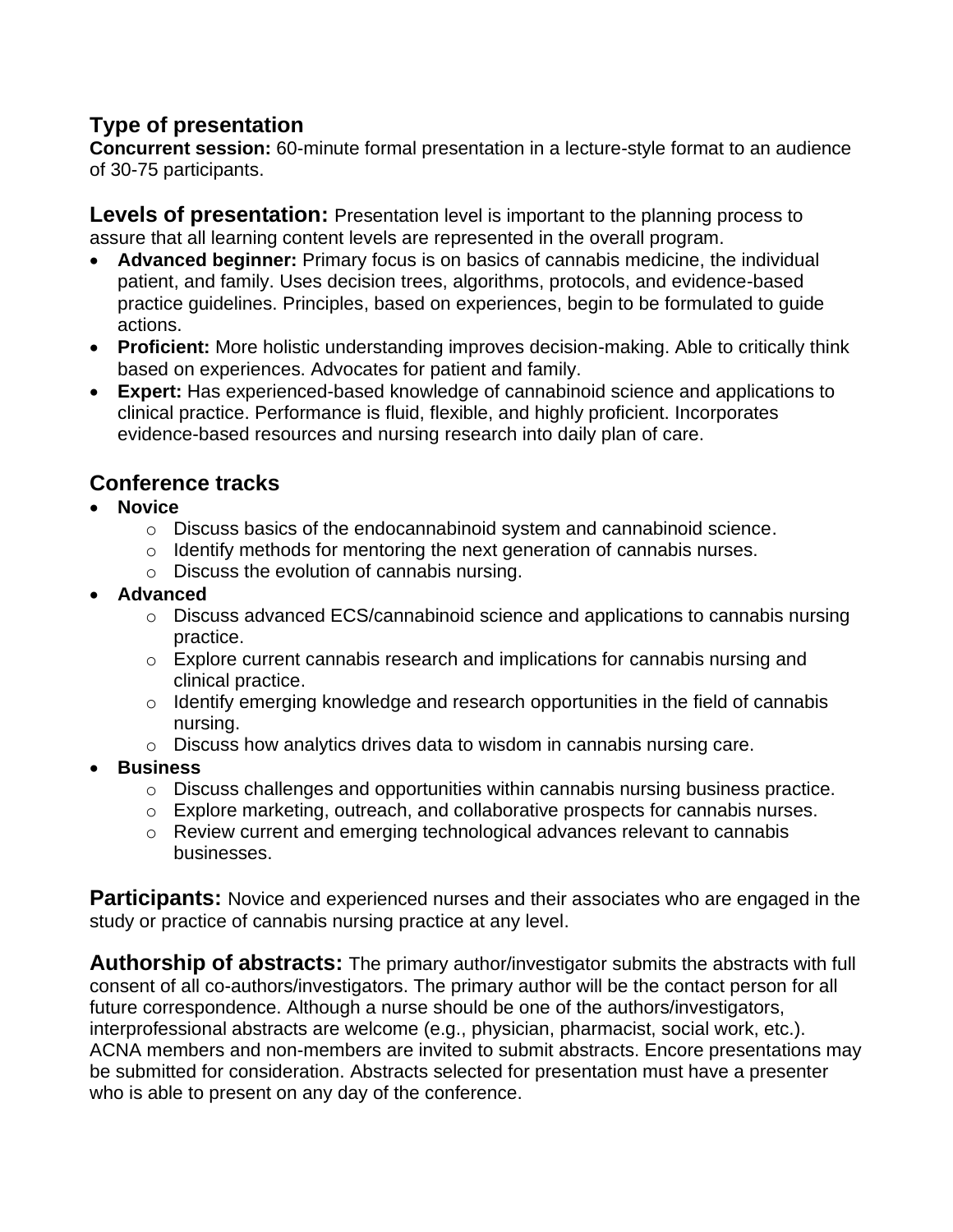**Biographical data and disclosure form:** Biographical data and disclosure of relevant financial relationships is requested for any abstract submission. The primary author, primary presenter (if other than primary author), and any additional authors who are anticipated to be in attendance as presenters are requested to complete this form and provide with the abstract submission. **All biographical data and disclosure forms should be included with the abstract submission.** 

**Expertise:** Briefly describe your knowledge and subject matter expertise related to the content for the submitted abstract. Please focus on your professional credentials, clinical background, and teaching experience on this subject. Identify your level of expertise relative to presenting to an audience outside of your facility or institution (1<sup>st</sup> presentation, have presented 1-5 presentations, have presented more than 5 presentations).

## **Abstract submission, review, and acceptance**

**Submission:** Abstracts must be submitted via the abstract management system by the requested deadline.

### *Abstract submission fields*

- **Submitting author name:** Submitting author must be the primary presenter or a contributing author.
- **Conference track/submission type:** Determined by abstract submission type.
- **Information on authors**

*Authors:* Please list one author per line. If the contribution has several authors from different organizations, please put an index number of the authors' organizations in the right column. The index numbers have to match the line numbers of the organizations below. Several organizations per author may be separated by commas. *Organizations:* Please list every organization only once. The line number of the organization has to match the index number listed above (behind the authors).

### • **Contribution details**

- o *Title of contribution:* Use key words which describe the specific topic and content of the abstract.
- o *Abstract (limited to 500 words):* Summarize content into a brief, well-organized and engaging paragraph. Abstract text should contain evidence-based guidelines, best available evidence, and/or nursing research to add meaningful and supportive data. The Education and Conference Committees need to clearly understand and visualize a 360-degree view of the proposed session. Strive to use the majority of the allotted character limitations. Please note that any learning outcomes, objectives, and references included in the abstract paragraph will contribute to total character limit.
- o *Content outline structure*
	- a. *Evidence-based practice:* 1) Purpose, 2) Description, 3) Evaluation/Outcome
	- b. *Research:* 1) Purpose, 2) Background/Significance, 3) Method(s), 4) Result(s), 5) Conclusions/Implications